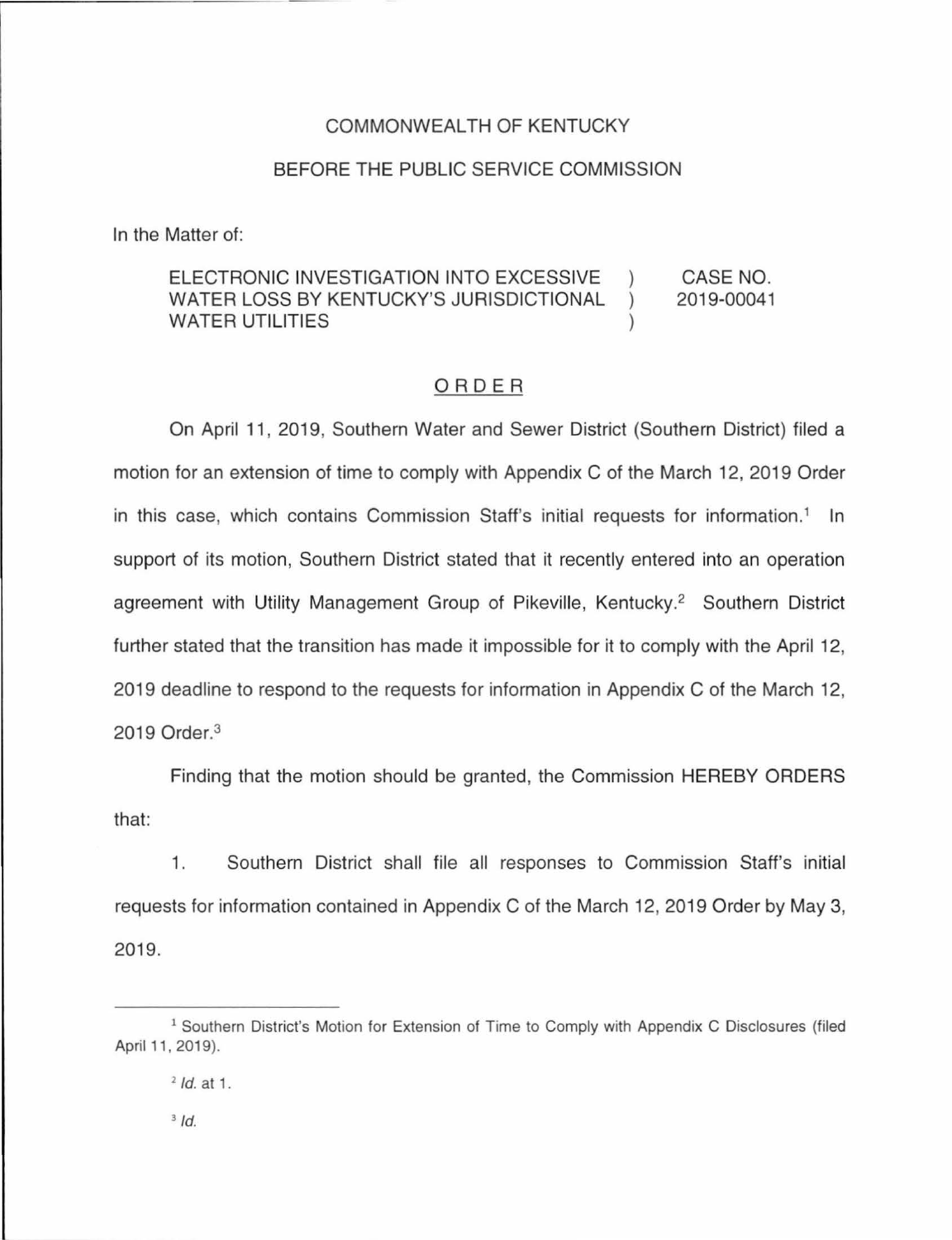2. Southern District shall adhere to the remainder of the procedural schedule set forth in the Commission's March 12 and March 13, 2019 Orders and as amended by subsequent Orders.

# [REMAINDER OF PAGE INTENTIONALLY LEFT BLANK]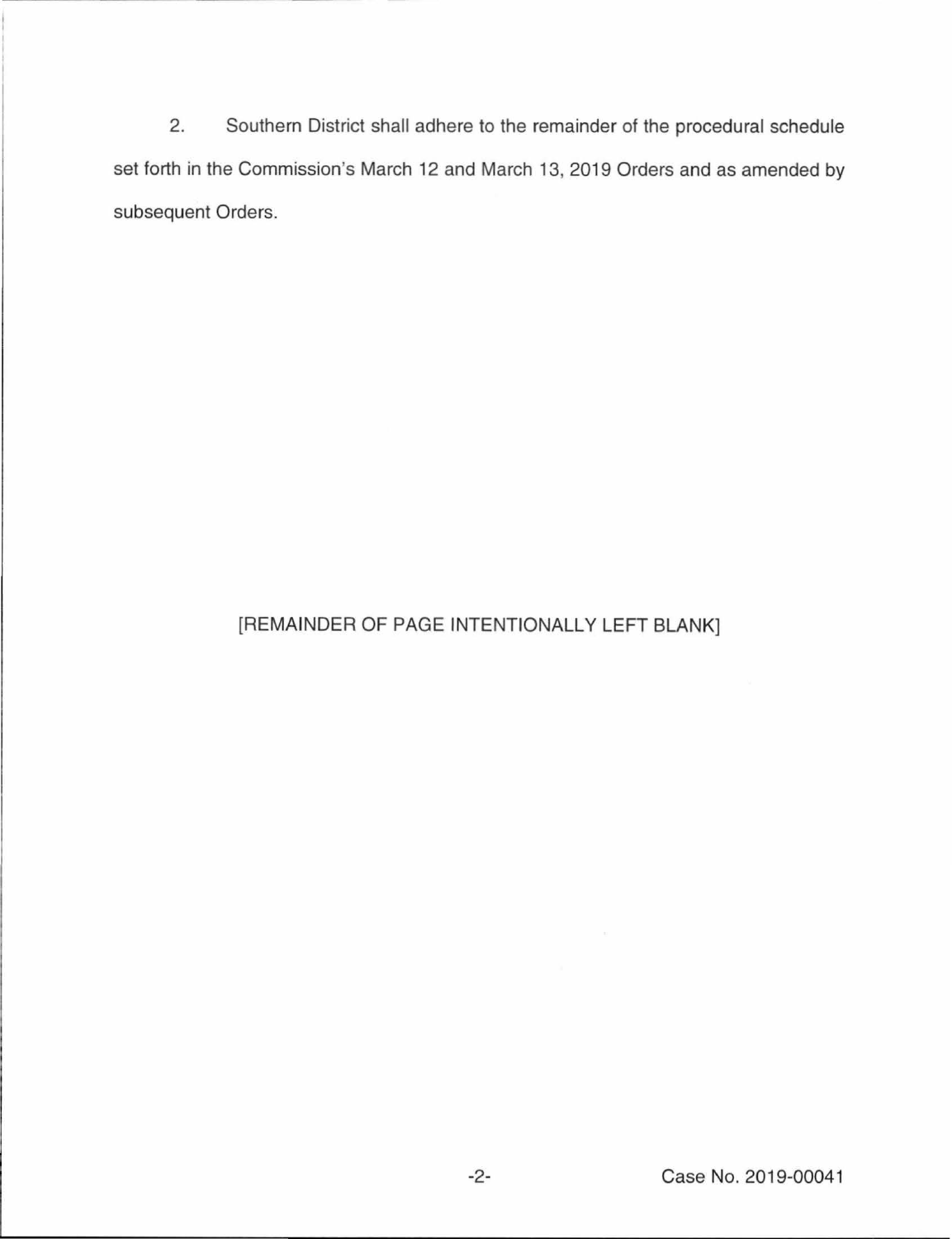By the Commission



ATTEST:

 $R. H$  $1.6$ 

Executive Director

Case No. 2019-00041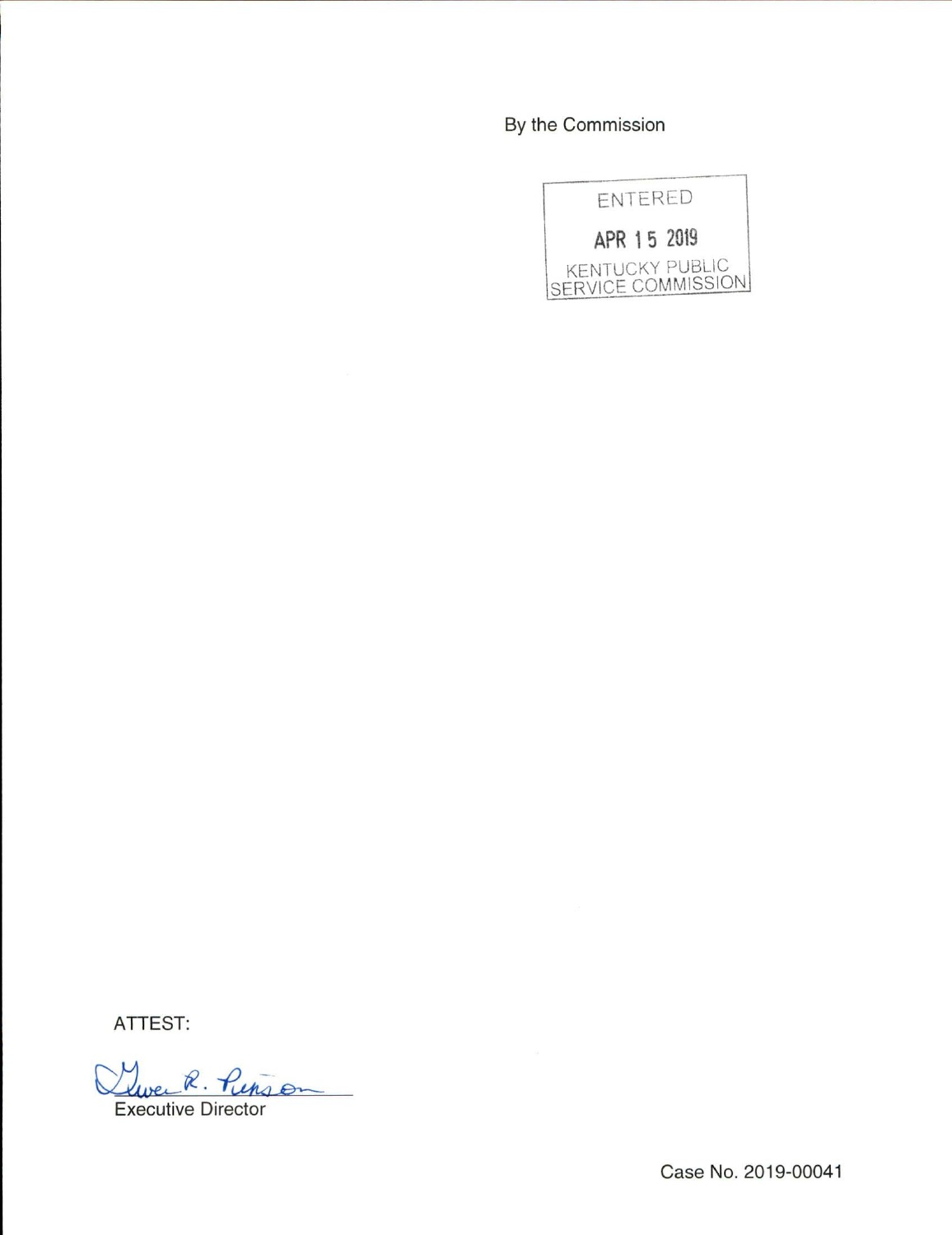\*Estill County Water District #1 Estill County Water District #1 76 Cedar Grove Road Irvine, KY 40336

\*L Allyson Honaker Goss Samford, PLLC 2365 Harrodsburg Road, Suite B325 Lexington, KENTUCKY 40504

\*Steven P. Bailey Attorney Bailey Law Office, P.S.C. 181 East Court Street Prestonsburg, KENTUCKY 41653

\*Big Sandy Water District Big Sandy Water District 18200 Kentucky Route #3 Catlettsburg, KY 41129

\*Honorable Damon R Talley Attorney at Law Stoll Keenon Ogden PLLC P.O. Box 150 Hodgenville, KENTUCKY 42748

\*David S Samford Goss Samford, PLLC 2365 Harrodsburg Road, Suite B325 Lexington, KENTUCKY 40504

\*Southern Water & Sewer District Southern Water & Sewer District 245 Kentucky Route 680 P. O. Box 610 McDowell, KY 41647

\*Hon. Derrick Willis Attorney at Law Willis Law Office P.O. Box 1500 Grayson, KENTUCKY 41143

\*Honorable Earl Rogers III Attorney at Law Campbell & Rogers 154 Flemingsburg Road Morehead, KENTUCKY 40351

\*M. Evan Buckley Goss Samford, PLLC 2365 Harrodsburg Road, Suite B325 Lexington, KENTUCKY 40504

\*Erica Stacy Stegman Campbell & Rogers 154 Flemingsburg Road Morehead, KENTUCKY 40351

\*Eastern Rockcastle Water Association Eastern Rockcastle Water Association, Inc. 9246 Main Street Livingston, KY 40445

\*Farmdale Water District Farmdale Water District 100 Highwood Drive, Route 8 Frankfort, KY 40601

\*Gerald E Wuetcher Attorney at Law STOLL KEENON OGDEN PLLC 300 West Vine Street Suite 2100 Lexington, KENTUCKY 40507-1801

\*Milburn Water District Milburn Water District 7731 State Route 80 East Arlington, KY 42021

\*Cawood Water District Cawood Water District 54 Plant Road P. O. Box 429 Cawood, KY 40815

\*West Carroll Water District West Carroll Water District 900 Clay Street P. O. Box 45 Carrollton, KY 41008

\*Roger W Hall Attorney 1200 Bath Avenue, Suite 200 P.O. Box 667 Ashland, KENTUCKY 41105

\*Hyden-Leslie County Water District Hyden-Leslie County Water District 356 Wendover Road Hyden, KY 41749

\*Katelyn L. Brown Attorney STOLL KEENON OGDEN PLLC 300 West Vine Street Suite 2100 Lexington, KENTUCKY 40507-1801

\*Mark David Goss Goss Samford, PLLC 2365 Harrodsburg Road, Suite B325 Lexington, KENTUCKY 40504